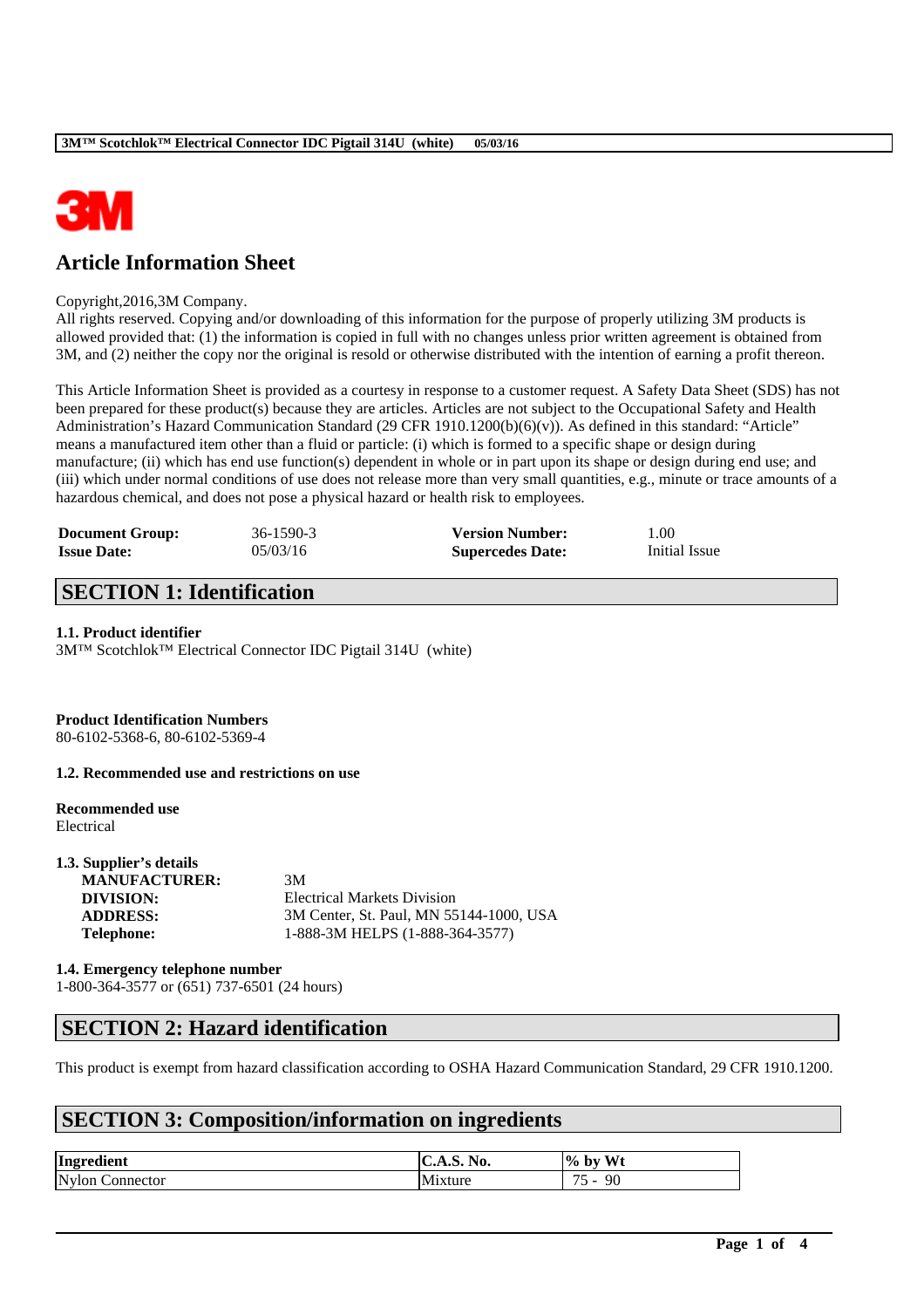### **3M™ Scotchlok™ Electrical Connector IDC Pigtail 314U (white) 05/03/16**

Tin Plated Brass Mixture 5 - 20

### **SECTION 4: First aid measures**

### **4.1. Description of first aid measures**

#### **Inhalation:**

No need for first aid is anticipated.

#### **Skin Contact:**

No need for first aid is anticipated.

#### **Eye Contact:**

No need for first aid is anticipated.

### **If Swallowed:**

No need for first aid is anticipated.

### **SECTION 5: Fire-fighting measures**

In case of fire: Use a carbon dioxide or dry chemical extinguisher to extinguish.

### **SECTION 6: Accidental release measures**

**6.1. Personal precautions, protective equipment and emergency procedures** Not applicable.

# **6.2. Environmental precautions**

Not applicable.

# **6.3. Methods and material for containment and cleaning up**

Not applicable.

## **SECTION 7: Handling and storage**

### **7.1. Precautions for safe handling**

This product is considered to be an article which does not release or otherwise result in exposure to a hazardous chemical under normal use conditions.

### **7.2. Conditions for safe storage including any incompatibilities**

No special storage requirements.

### **SECTION 8: Exposure controls/personal protection**

This product is considered to be an article which does not release or otherwise result in exposure to a hazardous chemical under normal use conditions. No engineering controls or personal protective equipment (PPE) are necessary.

\_\_\_\_\_\_\_\_\_\_\_\_\_\_\_\_\_\_\_\_\_\_\_\_\_\_\_\_\_\_\_\_\_\_\_\_\_\_\_\_\_\_\_\_\_\_\_\_\_\_\_\_\_\_\_\_\_\_\_\_\_\_\_\_\_\_\_\_\_\_\_\_\_\_\_\_\_\_\_\_\_\_\_\_\_\_\_\_\_\_

### **SECTION 9: Physical and chemical properties**

**9.1. Information on basic physical and chemical properties General Physical Form:** Solid **Odor, Color, Grade:** Odorless, Solid Connector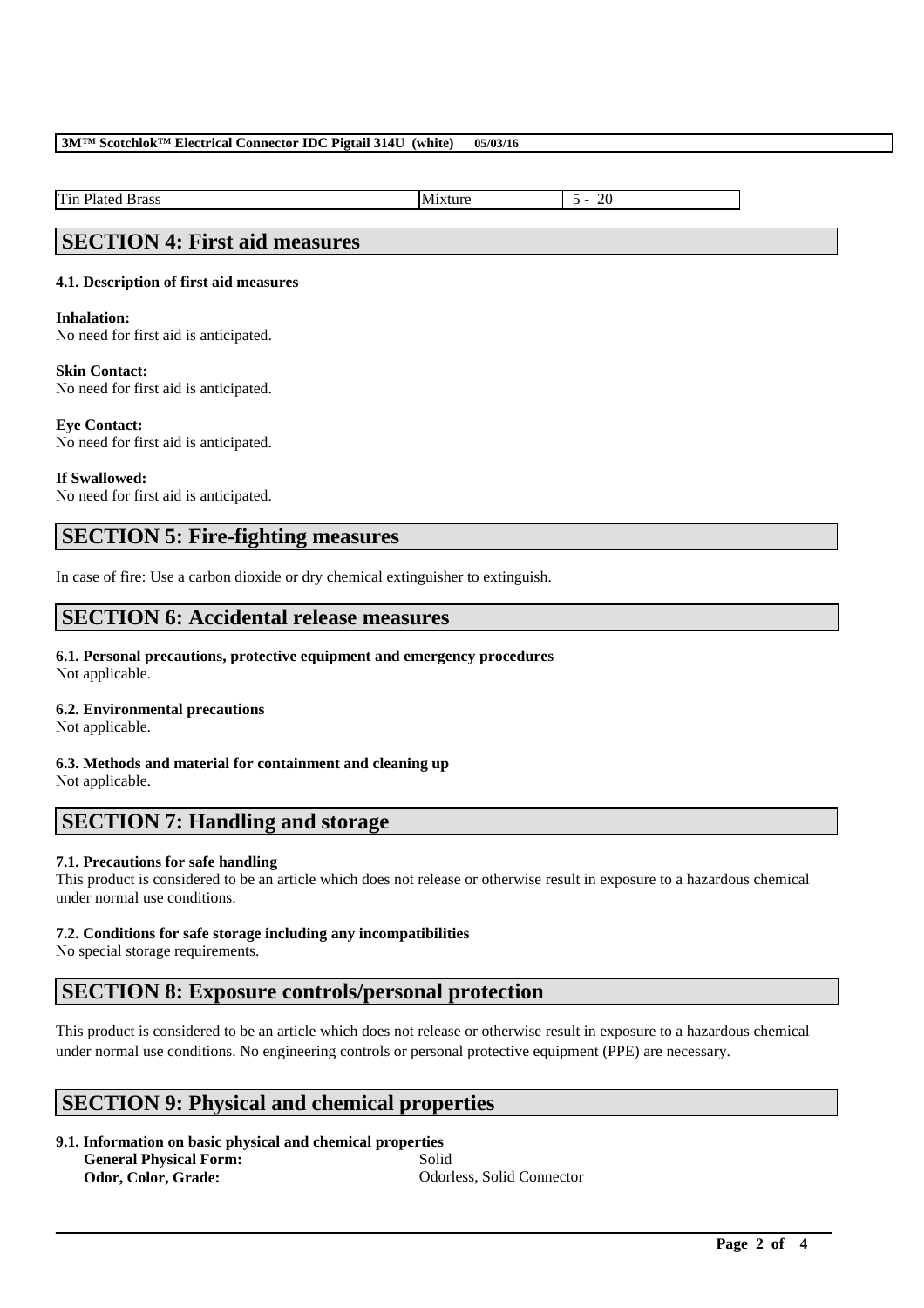### **3M™ Scotchlok™ Electrical Connector IDC Pigtail 314U (white) 05/03/16**

| рH                                     | No  |
|----------------------------------------|-----|
| <b>Melting point</b>                   | No  |
| <b>Boiling Point</b>                   | No  |
| <b>Flash Point</b>                     | No  |
| <b>Flammability</b> (solid, gas)       | No  |
| <b>Flammable Limits(LEL)</b>           | No  |
| <b>Flammable Limits (UEL)</b>          | No  |
| <b>Density</b>                         | No  |
| <b>Specific Gravity</b>                | No  |
| <b>Solubility in Water</b>             | Nil |
| Partition coefficient: n-octanol/water | No  |
| <b>Decomposition temperature</b>       | No  |

**Not Applicable Melting point** *No Data Available* **Boiling Point** *No Data Available*  $Not Appliedble$ **Not Classified Flammable Limits(LEL)** *No Data Available* **Flammable Limits(UEL)** *No Data Available* **Density** *No Data Available* **Specific Gravity** *No Data Available*  $Not Applicable$ **Decomposition temperature** *No Data Available*

# **SECTION 10: Stability and reactivity**

This material is considered to be non reactive under normal use conditions.

# **SECTION 11: Toxicological information**

### **Inhalation:** No health effects are expected

**Skin Contact:** No health effects are expected

**Eye Contact:** No health effects are expected

**Ingestion:** No health effects are expected

### **Additional Information:**

This product, when used under reasonable conditions and in accordance with the directions for use, should not present a health hazard. However, use or processing of the product in a manner not in accordance with the product's directions for use may affect the performance of the product and may present potential health and safety hazards.

## **SECTION 12: Ecological information**

This article is expected to present a low environmental risk either because use and disposal are unlikely to result in a significant release of components to the environment or because those components that may be released are expected to have insignificant environmental impact.

## **SECTION 13: Disposal considerations**

Dispose of contents/container in accordance with the local/regional/national/international regulations.

## **SECTION 14: Transport Information**

For Transport Information, please visit http://3M.com/Transportinfo or call 1-800-364-3577 or 651-737-6501.

\_\_\_\_\_\_\_\_\_\_\_\_\_\_\_\_\_\_\_\_\_\_\_\_\_\_\_\_\_\_\_\_\_\_\_\_\_\_\_\_\_\_\_\_\_\_\_\_\_\_\_\_\_\_\_\_\_\_\_\_\_\_\_\_\_\_\_\_\_\_\_\_\_\_\_\_\_\_\_\_\_\_\_\_\_\_\_\_\_\_

## **SECTION 15: Regulatory information**